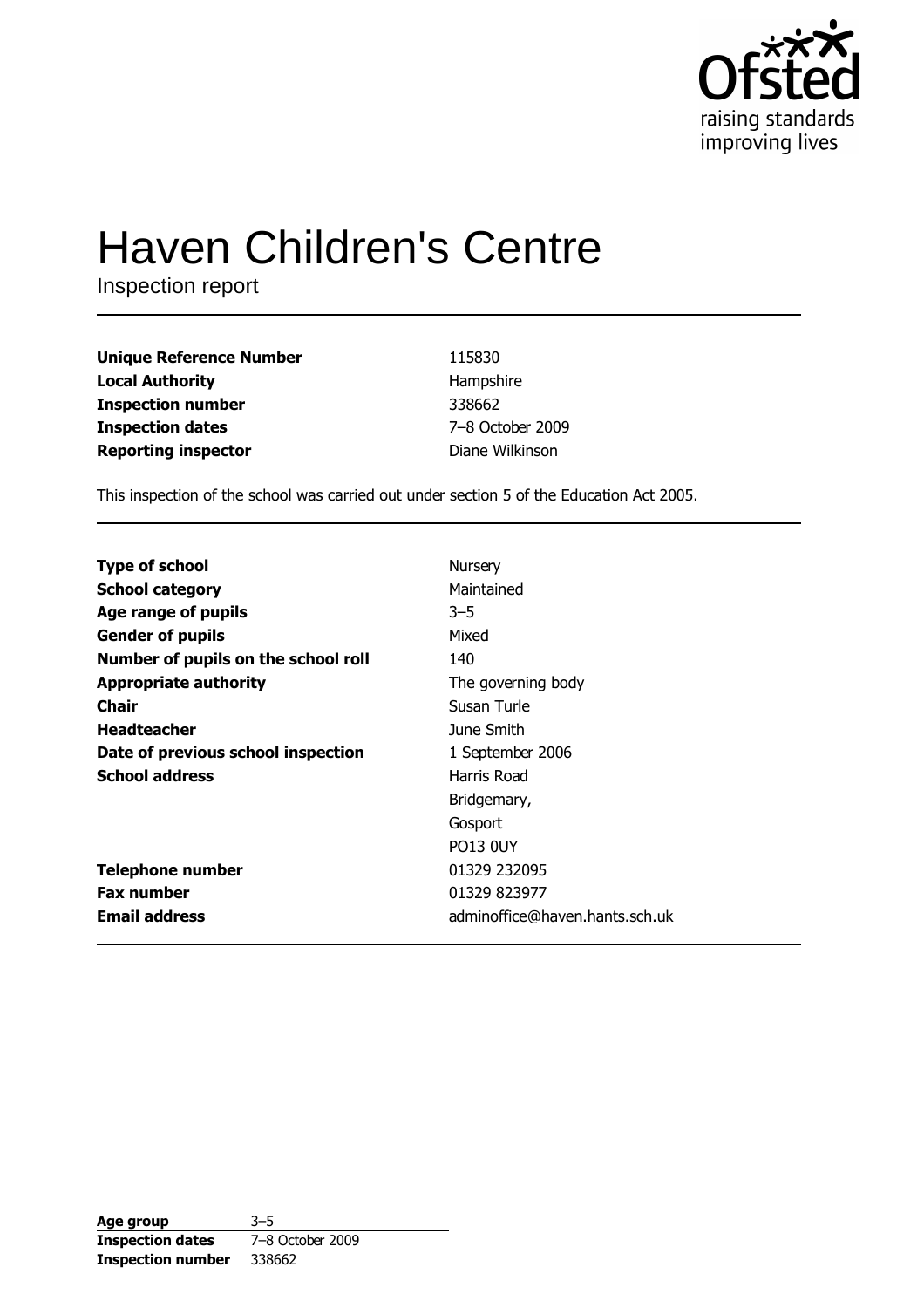The Office for Standards in Education, Children's Services and Skills (Ofsted) regulates and inspects to achieve excellence in the care of children and young people, and in education and skills for learners of all ages. It regulates and inspects childcare and children's social care, and inspects the Children and Family Court Advisory Support Service (Cafcass), schools, colleges, initial teacher training, work-based learning and skills training, adult and community learning, and education and training in prisons and other secure establishments. It rates council children's services, and inspects services for looked after children, safequarding and child protection.

Further copies of this report are obtainable from the school. Under the Education Act 2005, the school must provide a copy of this report free of charge to certain categories of people. A charge not exceeding the full cost of reproduction may be made for any other copies supplied.

If you would like a copy of this document in a different format, such as large print or Braille, please telephone 08456 404045, or email enquiries@ofsted.gov.uk.

You may copy all or parts of this document for non-commercial educational purposes, as long as you give details of the source and date of publication and do not alter the documentation in any way.

Royal Exchange Buildings St Ann's Square Manchester M2 7LA T: 08456 404045 Textphone: 0161 618 8524 E: enquiries@ofsted.gov.uk W: www.ofsted.gov.uk © Crown copyright 2009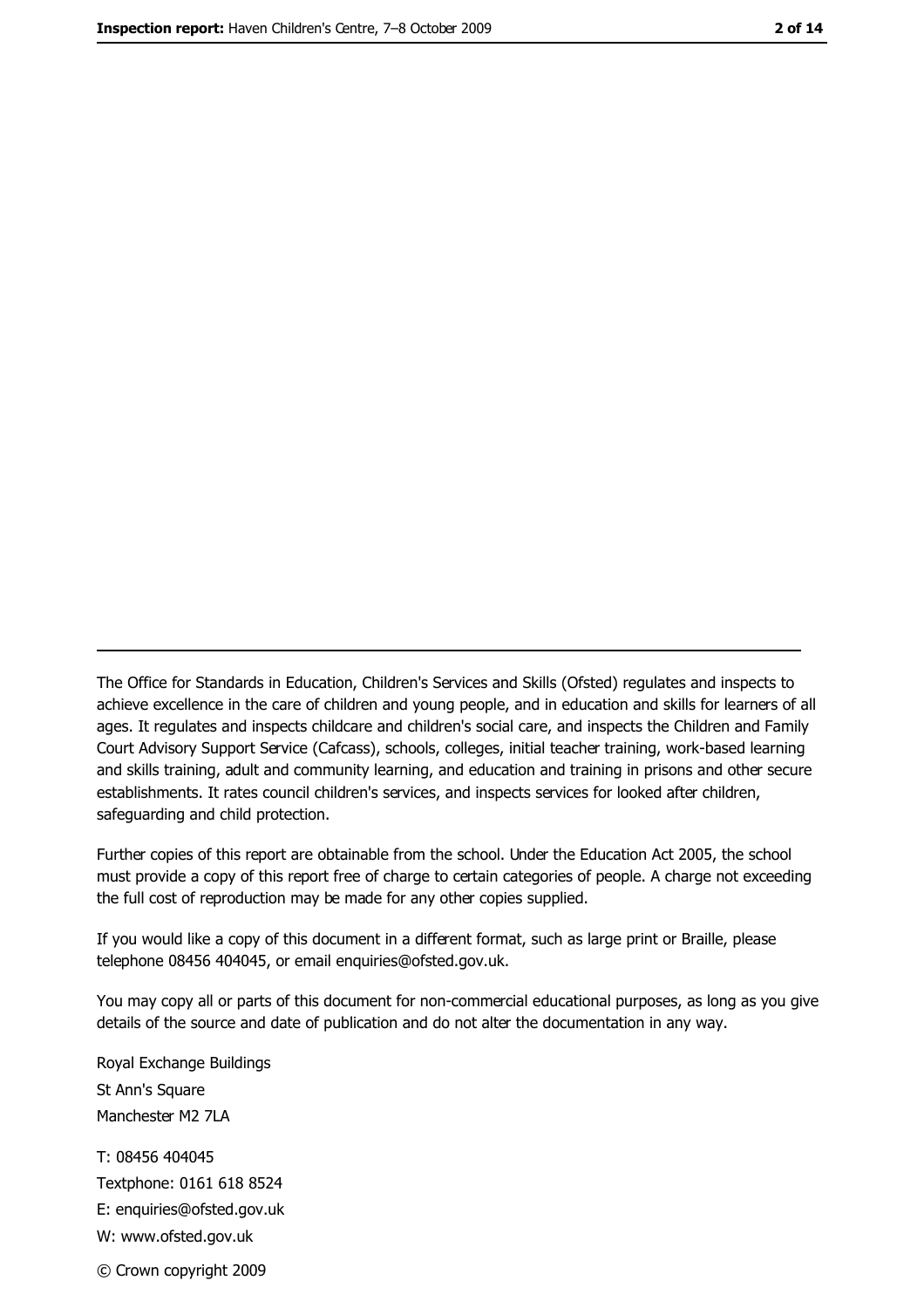# **Introduction**

This inspection was carried out by two additional inspectors. The inspectors made 11 observations of children's activities and held meetings with governors and staff as well as talking to the children. Parents bringing their children to the centre were spoken to. Inspectors observed the centre's work and looked at analyses of children's progress, governors' and senior leadership team records, development planning and monitoring, local authority reports, a range of policies and procedures including those associated with safeguarding, and curriculum planning documents. They scrutinised 29 questionnaires returned by parents and carers, and 20 returned by staff.

The inspection team reviewed many aspects of the centre's work. It looked in detail at the following.

- Whether there are any differences in the rate of children's progress across the six  $\blacksquare$ areas of learning.
- How well staff and governors have worked to improve nursery provision in the light  $\blacksquare$ of their increasing responsibilities for the centre's expanding work. In particular, inspectors looked at the new procedures for collecting and analysing data on children's progress.

# **Information about the school**

Haven Children's Centre opened in 1997 and was designated a children's centre in 2004. Its nursery provides 140 part-time places for children aged three to five, including ten full-time equivalent places for children who have complex learning needs and/or disabilities. The centre is also registered to provide full day care for children under eight years of age. This provision is inspected separately. However, Nursery children can attend the breakfast, lunch, after school and holiday clubs within this provision. From the age of three, children in day care are integrated into the Nursery allowing both groups to play and learn together. The centre provides a variety of courses and drop-in support groups for parents, carers, their families and others living in the community. Other professionals and specialists including those related to family support, healthcare and portage provision are based at the centre.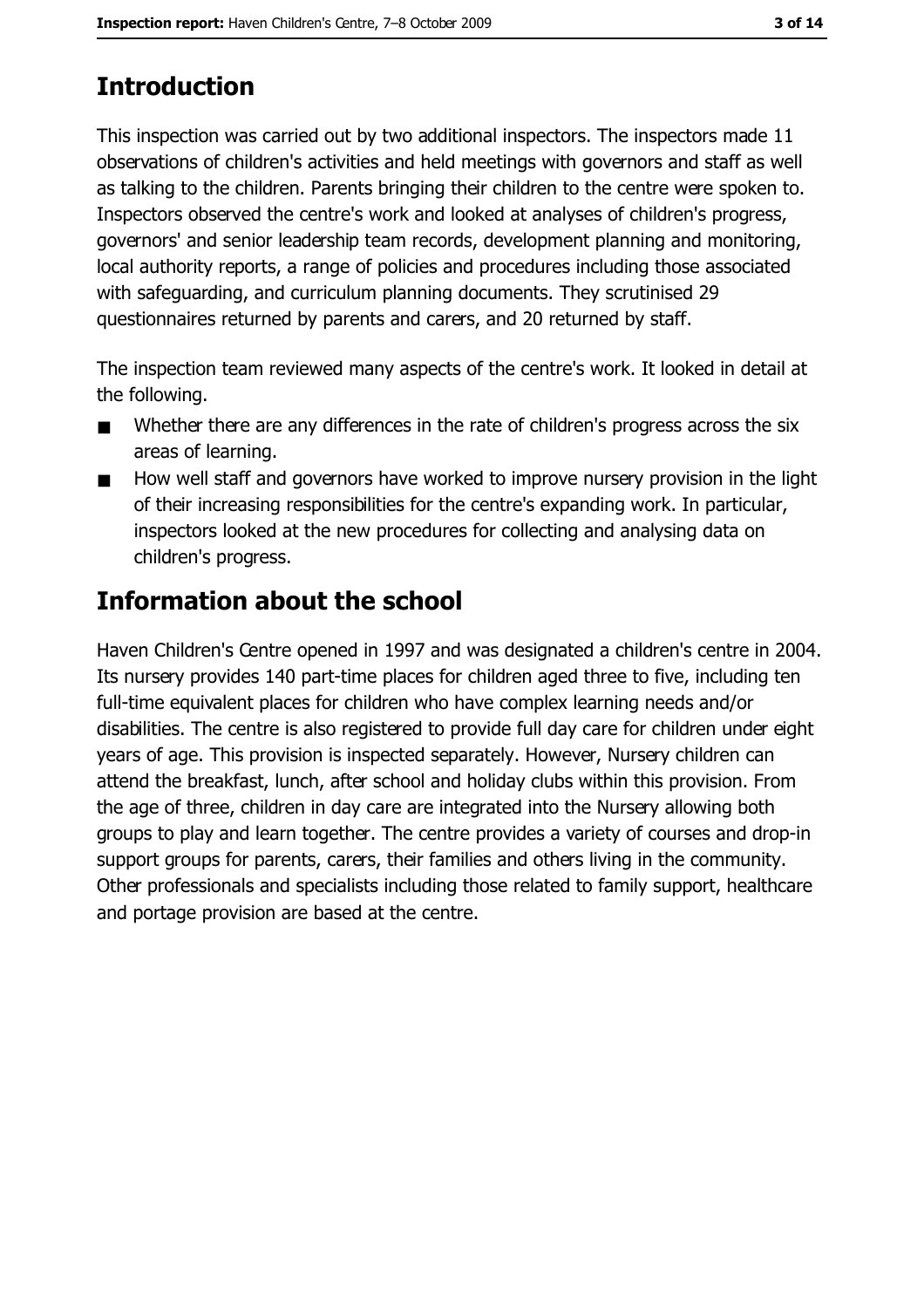## **Inspection judgements**

## Overall effectiveness: how good is the school?

#### The school's capacity for sustained improvement

#### **Main findings**

The nursery provision at Haven Children's' Centre is outstanding. The nursery is a magical place for children to be and in its stimulating, caring and supportive environment they thrive and develop a thirst for learning. This is the view of children and their parents. The nursery fully deserves the excellent reputation that it has in the locality. Staff provide a very valuable service to other Early Years Foundation Stage settings through sharing their expertise.

Staff have been exceptionally successful in implementing the requirements of the current Early Years Foundation Stage framework so that the emphasis on developing 'the unique child' is fully realised. They work extremely hard to ensure that activities are firmly based on children's interests and needs so that children love coming to the nursery, work very hard and make excellent progress. As a result, although standards on entry are below those expected for children of this age, by the time they leave, standards are above expectations and children are well on the way to exceeding the goals set for the end of the Early Years Foundation Stage. Progress is excellent in all areas of learning, but that made in the development of early language and literacy skills and in children's personal, social and emotional development is exceptionally good. This is due to the excellent programmes put in place to help children develop valuable skills in these areas, which support their future economic well-being especially well.

Children's welfare is exceptionally well provided for so that they feel safe and secure at all times and develop in confidence and self-esteem. The excellent support and guidance for children's development is evident in the way information in learning journey books and in the outstanding assessment and tracking systems is used to help promote children's progress. Plans are now in hand for staff to develop the skills needed for entering and analysing data on the new electronic tracking program. The nursery's outstanding relationship with parents and excellent liaison with other agencies, especially those in the centre, help support children's well-being and development especially well. The centre's highly inclusive ethos means children who have specific learning, language, physical or social needs, many of whom attend the special unit, are exceptionally well provided for and their progress is excellent. Staff go to great lengths to ensure all children participate in activities, with children fully accepting that there are some things where they can help others join in. Many parents of children who have specific needs went out of their way to ensure inspectors knew of their delight at the way the centre provides for their children.

Learning activities are outstanding because staff have an exceptionally good understanding of how children learn. Throughout all activities, children are encouraged and supported to investigate and discover new things for themselves. Staff intuitively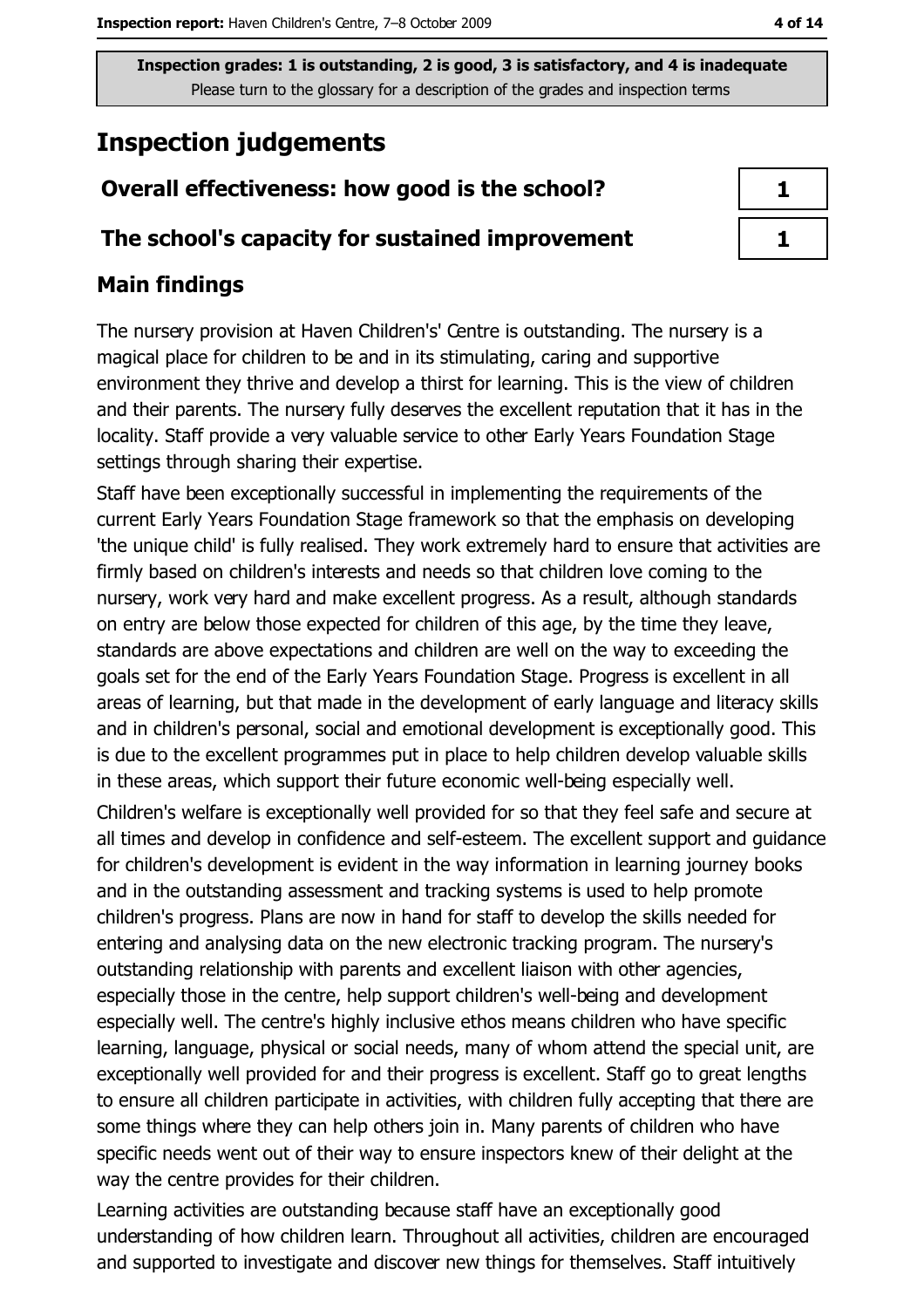intervene when necessary to move children on to the next stage of learning, for example through making an observation that engages children's interest and sets them off on a new trail to explore. This was evident when a member of staff who was sitting on the edge of the sandpit with a small group of children remarked, 'Look, my boot has made a pattern in the sand'. This led to a very enjoyable investigation into what other patterns children could make.

The nursery's success is firmly rooted in the outstanding leadership of its headteacher and the excellent support provided by the senior leadership team. They have been instrumental in helping staff and governors develop the skills and commitment to maintain the high-quality provision, as well as incorporate developments in the centre's work. Self-evaluation is extremely good because of the ongoing focus on refining and adjusting provision to meet children's changing needs. This, together with the outstanding improvement made since its last inspection, means the nursery is exceptionally well placed to maintain the excellent quality of education and care.

#### What does the school need to do to improve further?

Develop staff skills in collating and monitoring electronic information on children's progress in order to further support evaluation of the nursery's work.

#### **Outcomes for individuals and groups of children**

Children get on very well together, cooperating very effectively on tasks, such as 'washing the autumn leaves to see if they change colour'. They are capable of concentrating for a long time, being especially good at working independently. Despite the other artwork going on around them, children were, for example, completely engrossed in mixing different shades and colours, then adding a small amount of water at a time to find different textures. Children's respect and empathy for those who are different from themselves is exemplary as the result of the nursery's determination to provide an inclusive ethos in which all children can succeed. The way in which children include others with language, physical or learning needs by helping them, for example, to join in the dance and music activities, is impressive and demonstrates children's excellent contribution to nursery life. As a result, these children make the same excellent progress as their peers. Older children exhibit a maturity far beyond their years, constantly looking out for the younger ones and recognising their own rights and responsibility towards others.

A wealth of opportunities, exemplified by the thoughtful discussions they have with each other and with adults, help children develop effective communication skills. Children thoroughly enjoy learning the Makaton signs they use to communicate with children who find speech difficult. Excellent activities for teaching children the sounds in words and skilled storytelling help children enjoy books very much. At the very popular writing table, even the youngest children love pretending to write real words, carefully explaining which letters their marks stand for. Every opportunity is taken to help children count, recognise shapes and compare sizes. Even younger children easily select

 $\mathbf{1}$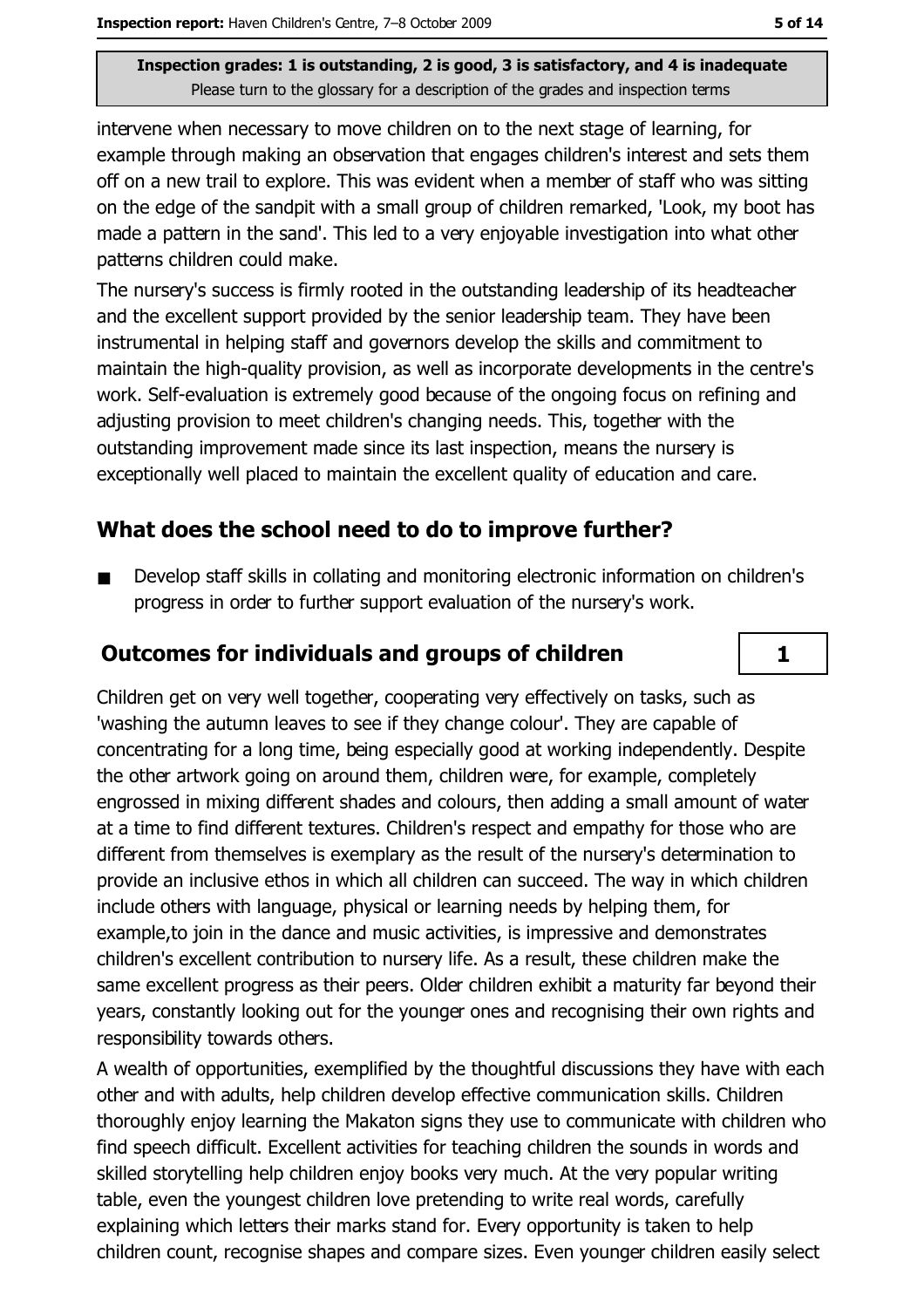the large triangles, matching their shape in a pile, and are absorbed in finding the right object to balance the scales. Older children's number skills develop really well, with one thoughtfully putting the numbers on the magnetic board the correct way up for a child who was placing them there. Snack and meal times are excellent social occasions with children very aware of which foods help keep them healthy. They love riding the many wheeled toys around the garden, doing so safely and with good awareness of others. Such opportunities help children make very good progress in their physical development and awareness of health and safety issues. Children's excellent creative and cultural development is promoted through the wealth of opportunities for role play, music, art and drama. The art and 'theatre' areas are very popular, with inspectors enjoying a number of music and dance performances. Children's knowledge of other cultures, customs and festivals, such as Diwali, help them develop a very good awareness of cultural and religious differences.

These are the grades for children's outcomes

| <b>Outcomes for children in the Early Years Foundation Stage</b>                                              |                |
|---------------------------------------------------------------------------------------------------------------|----------------|
| Children's achievement and the extent to which they enjoy their learning                                      | 1              |
| Taking into account:<br>Children's attainment <sup>1</sup>                                                    | $\overline{2}$ |
| The quality of children's learning and their progress                                                         | 1              |
| The quality of learning for children with special educational needs and/or<br>disabilities and their progress | 1              |
| The extent to which children feel safe                                                                        |                |
| <b>Children's behaviour</b>                                                                                   |                |
| The extent to which children adopt healthy lifestyles                                                         |                |
| The extent to which children contribute to the school and wider community                                     |                |
| The extent to which children develop skills that will contribute to their future<br>economic well-being       |                |
| Taking into account:<br>Children's attendance <sup>1</sup>                                                    | $\overline{2}$ |
| The extent of children's spiritual, moral, social and cultural development                                    |                |

## How effective is the provision?

The grades for attainment and attendance are: 1 is high; 2 is above average; 3 is broadly average; and 4 is low.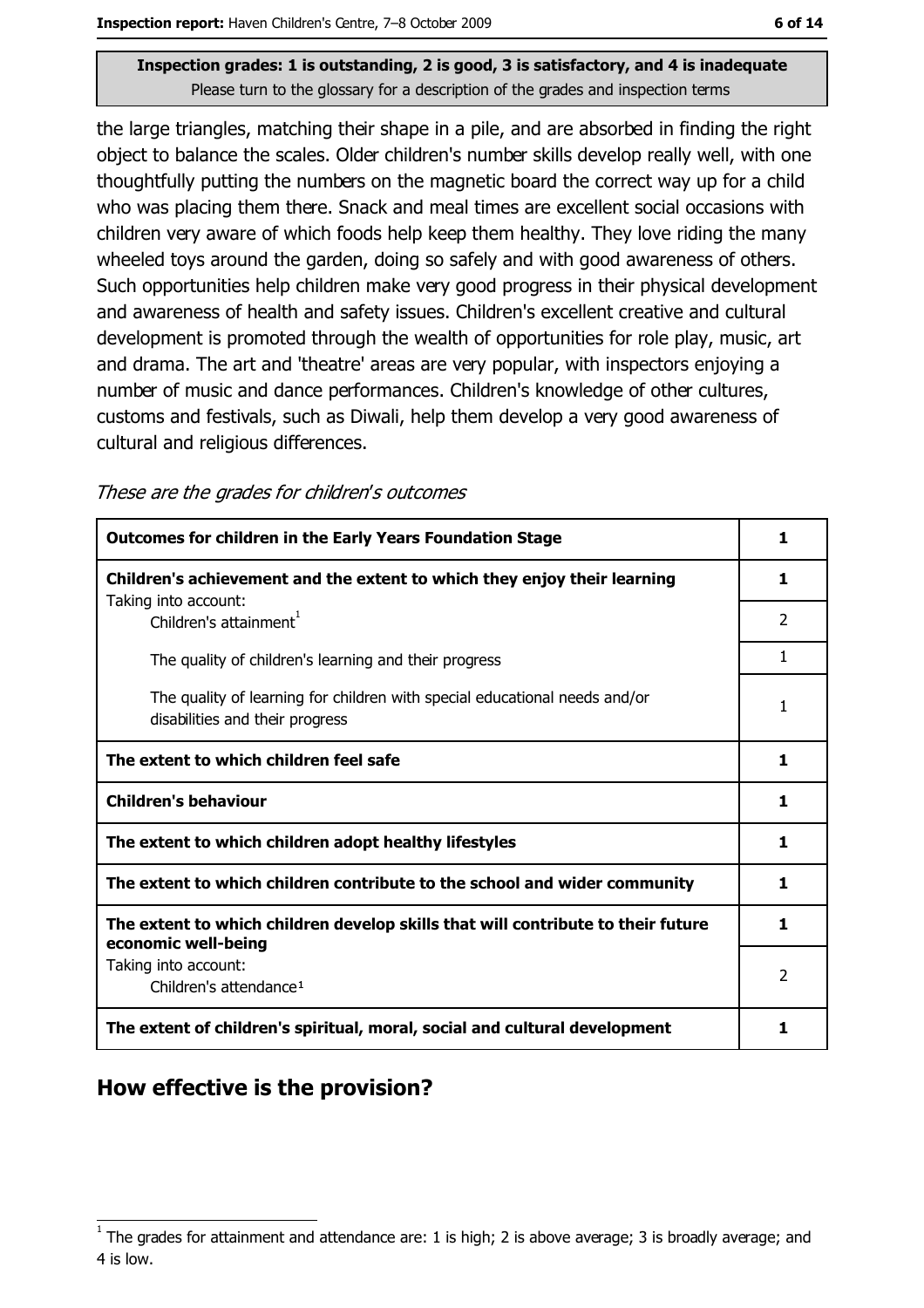Without exception, all who work with the nursery children are highly skilled practitioners, very successfully planning activities that meet each child's needs exceptionally well. Assessment gives an excellent picture of individual children's progress and is used especially well to adapt future planning. Current framework requirements for providing activities that capitalise on children's interests and promote independence are exceptionally well met. Areas that children have shown great delight in are used to learn new skills so children develop excellent attitudes to learning. For example, the role play area was set up as a hospital ward because children wanted to know what happened if you hurt yourself really badly, ensuring they were very keen to develop safety awareness. Excellent resources help children make progress in several learning areas at the same time. For example, thoughtfully chosen puzzles help children match numbers or shapes and identify different animals. Adults' skilled questioning ensures children find out things for themselves. For example, how to choose the correct resources for "building a swing' on the computer program they were using. The excellent culture of focusing on the positive ensures errors are effectively used to help children correct misconceptions through being asked, 'Can we try to do this another way?' rather than 'That's not the way to do it'. As a result, children develop confidence and are very excited to try new things, with no fear of failure.

Excellent attention is given to ensuring that children are safe and free from harm at all times. For example, procedures for child protection and risk assessments fully meet government requirements. Outstanding induction arrangements and the excellent relationships between staff and parents help ensure pastoral care is of the highest quality. In this, the placing of both toddlers and nursery children in the same family group has considerable benefits as well as providing a coherent approach to learning. The key family workers support children exceptionally well, often remaining friends with children long after they have moved on to primary school. The support for children with particular needs and their families is of exceptionally high quality and is one reason why these children are very happy in the nursery and make excellent progress.

| The quality of provision in the Early Years Foundation Stage                                                  |  |
|---------------------------------------------------------------------------------------------------------------|--|
| The quality of teaching                                                                                       |  |
| Taking into account:                                                                                          |  |
| The use of assessment to support learning                                                                     |  |
| The extent to which the curriculum meets children's needs, including, where<br>relevant, through partnerships |  |
| The effectiveness of care, guidance and support                                                               |  |

These are the grades for the quality of provision

## How effective are leadership and management?

Staff and governors are exceptionally effective in ensuring that the work of the nursery is of high quality. Their ambition is very successfully driven by a shared vision of the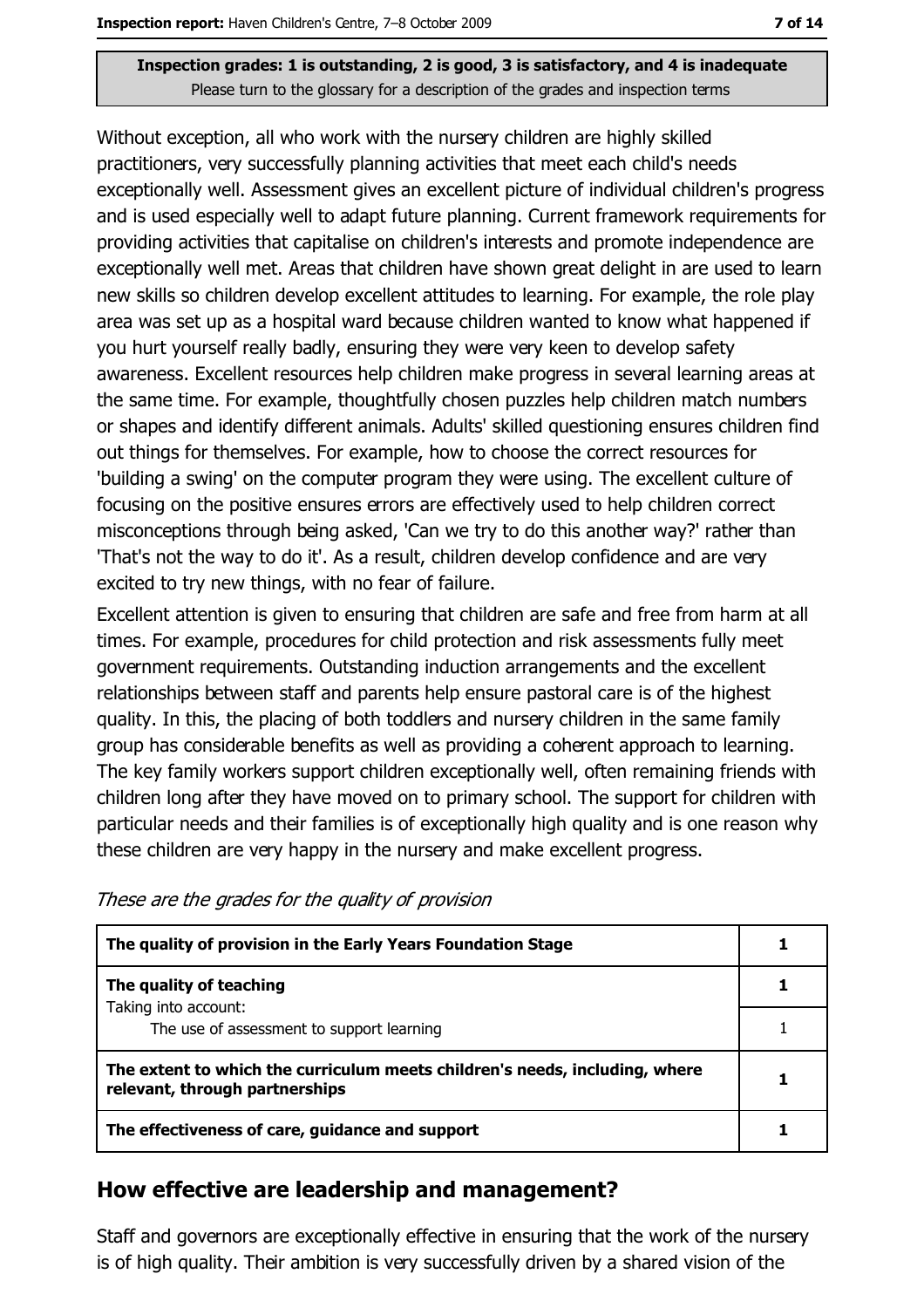experiences children should have during their time at Haven. They are especially reflective about their practice, continually seeking ways in which to adapt and extend what is already of outstanding quality. This is clearly evident in the centre's success in developing provision to meet the requirements of the new Early Years Foundation Stage framework for both nursery and day-care children. All staff and governors spoken to during the inspection demonstrate an enthusiasm and commitment that is translated into the exceptionally positive ethos evident throughout the centre. Children and their families greatly benefit from this because of the way the centre engages with them and ensures that different agencies work especially closely together. For example, the centre regularly hosts case conferences on behalf of vulnerable children and runs very successful courses to help parents support their children's education and welfare. Children's enthusiasm for learning and confidence in their safety is significantly supported by the way in which the centre has worked to provide a fully cohesive community for all who work and learn there. The steps which the nursery and other settings and agencies that use the centre take to support the needs of each child and their family means the equality of opportunity the nursery provides is excellent. Governors are extremely hardworking and very well informed. They use their expertise exceptionally well to support the nursery's work, for example in helping to provide the outstanding policies and procedures for safeguarding children. In this aspect of their work, both staff and governors are extremely vigilant with regard to children's safety and welfare.

| The effectiveness of leadership and management in the Early Years Foundation<br><b>Stage</b>                                                                        | 1 |
|---------------------------------------------------------------------------------------------------------------------------------------------------------------------|---|
| The effectiveness of leadership and management in embedding ambition and<br>driving improvement                                                                     | 1 |
| Taking into account:<br>The leadership and management of teaching and learning                                                                                      | 1 |
| The effectiveness of the governing body in challenging and supporting the<br>school so that weaknesses are tackled decisively and statutory responsibilities<br>met | 1 |
| The effectiveness of the school's engagement with parents and carers                                                                                                | 1 |
| The effectiveness of partnerships in promoting learning and well-being                                                                                              | 1 |
| The effectiveness with which the school promotes equality of opportunity and<br>tackles discrimination                                                              | 1 |
| The effectiveness of safeguarding procedures                                                                                                                        | 1 |
| The effectiveness with which the school promotes community cohesion                                                                                                 | 1 |
| The effectiveness with which the school deploys resources to achieve value for<br>money                                                                             | 1 |

These are the grades for leadership and management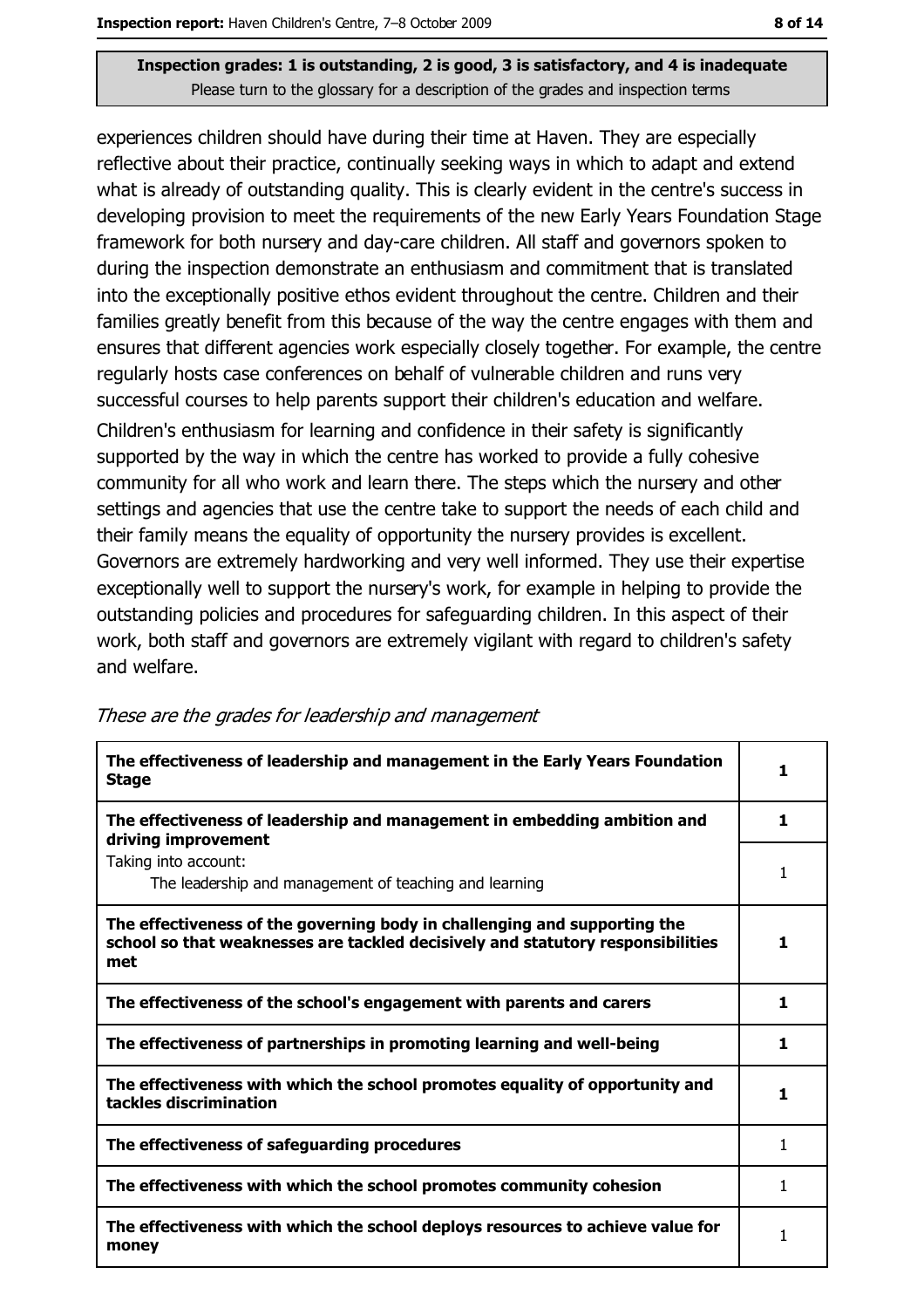#### **Views of parents and carers**

Although only a small number of parents and carers returned the questionnaire, a similar number were spoken to when they brought their children to the breakfast club or the nursery. Virtually all are positive about every aspect of the nursery's work and are full of praise for how much their children enjoy their time there. For example one parent told the inspectors, 'He'd rather be here than at home!', with another whose child has special educational needs commenting, 'It's fantastic'. Parents are very appreciative of the way in which staff take the trouble to provide for their child's individual needs and the way in which they are helped to learn new things. Parents use words like 'caring' and 'dedicated' to describe the staff. Although one parent raised a concern with regard to children's welfare, the vast majority of parents and inspectors consider this to be exceptionally well provided for. As one parent wrote, 'I can happily leave my child and know she is totally safe here'.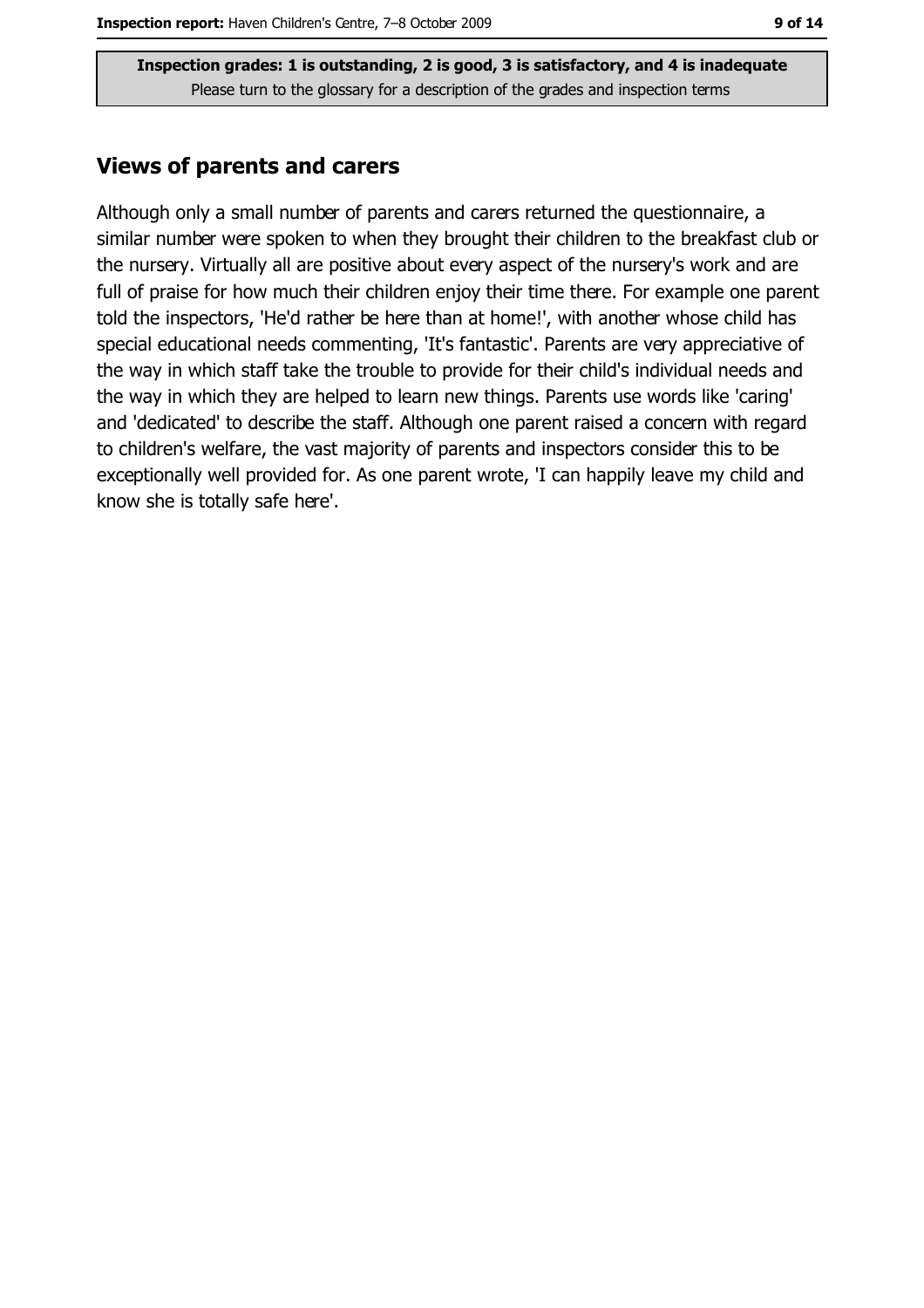#### Responses from parents and carers to Ofsted's questionnaire

Ofsted invited all the registered parents and carers of children registered at Haven Early Years Centre Nursery to complete a questionnaire about their views of the school.

In the questionnaire, parents and carers were asked to record how strongly they agreed with 12 statements about the school.

The inspector received 29 completed questionnaires by the end of the on-site inspection. In total, there are 140 children registered at the school.

| <b>Statements</b>                                                                                                                                                                                                                                       | <b>Strongly</b><br><b>Agree</b> |               | <b>Agree</b>   |               | <b>Disagree</b> |               | <b>Strongly</b><br>disagree |               |
|---------------------------------------------------------------------------------------------------------------------------------------------------------------------------------------------------------------------------------------------------------|---------------------------------|---------------|----------------|---------------|-----------------|---------------|-----------------------------|---------------|
|                                                                                                                                                                                                                                                         | <b>Total</b>                    | $\frac{0}{0}$ | <b>Total</b>   | $\frac{0}{0}$ | <b>Total</b>    | $\frac{1}{2}$ | <b>Total</b>                | $\frac{1}{2}$ |
| My child enjoys school                                                                                                                                                                                                                                  | 23                              | 79            | 6              | 21            | 0               | 0             | 0                           | 0             |
| The school keeps my child<br>safe                                                                                                                                                                                                                       | 23                              | 79            | 6              | 21            | $\mathbf 0$     | 0             | 0                           | 0             |
| The school informs me<br>about my child's progress                                                                                                                                                                                                      | 18                              | 62            | 11             | 38            | $\mathbf 0$     | 0             | 0                           | 0             |
| My child is making enough<br>progress at this school                                                                                                                                                                                                    | 18                              | 62            | 9              | 31            | $\mathbf 0$     | 0             | 0                           | 0             |
| The teaching is good at this<br>school                                                                                                                                                                                                                  | 21                              | 72            | 7              | 24            | 0               | 0             | 0                           | 0             |
| The school helps me to<br>support my child's learning                                                                                                                                                                                                   | 14                              | 48            | 13             | 45            | $\mathbf 0$     | 0             | 0                           | 0             |
| The school helps my child to<br>have a healthy lifestyle                                                                                                                                                                                                | 22                              | 76            | $\overline{7}$ | 24            | $\mathbf 0$     | 0             | 0                           | $\mathbf 0$   |
| The school makes sure that<br>my child is well prepared for<br>the future (for example<br>changing year group,<br>changing school, and for<br>children who are finishing<br>school, entering further or<br>higher education, or<br>entering employment) | 14                              | 48            | 12             | 41            | $\mathbf 0$     | 0             | $\mathbf 0$                 | $\mathbf 0$   |
| The school meets my child's<br>particular needs                                                                                                                                                                                                         | 18                              | 62            | 9              | 31            | $\mathbf 0$     | 0             | 0                           | 0             |
| The school deals effectively<br>with unacceptable behaviour                                                                                                                                                                                             | 18                              | 62            | 8              | 28            | $\mathbf{1}$    | $\mathbf{1}$  | 0                           | 0             |
| The school takes account of<br>my suggestions and<br>concerns                                                                                                                                                                                           | 16                              | 55            | 10             | 34            | $\mathbf 0$     | 0             | 0                           | $\bf{0}$      |
| The school is led and<br>managed effectively                                                                                                                                                                                                            | 17                              | 59            | 11             | 38            | $\mathbf 0$     | $\mathbf 0$   | $\mathbf 0$                 | 0             |
| Overall, I am happy with my<br>child's experience at this<br>school                                                                                                                                                                                     | 24                              | 83            | 5              | 17            | $\mathbf 0$     | 0             | 0                           | 0             |

The table above summarises the responses that parents and carers made to each statement. The percentages indicate the proportion of parents and carers giving that response out of the total number of completed questionnaires. Where one or more parents and carers chose not to answer a particular question, the percentages will not add up to 100%.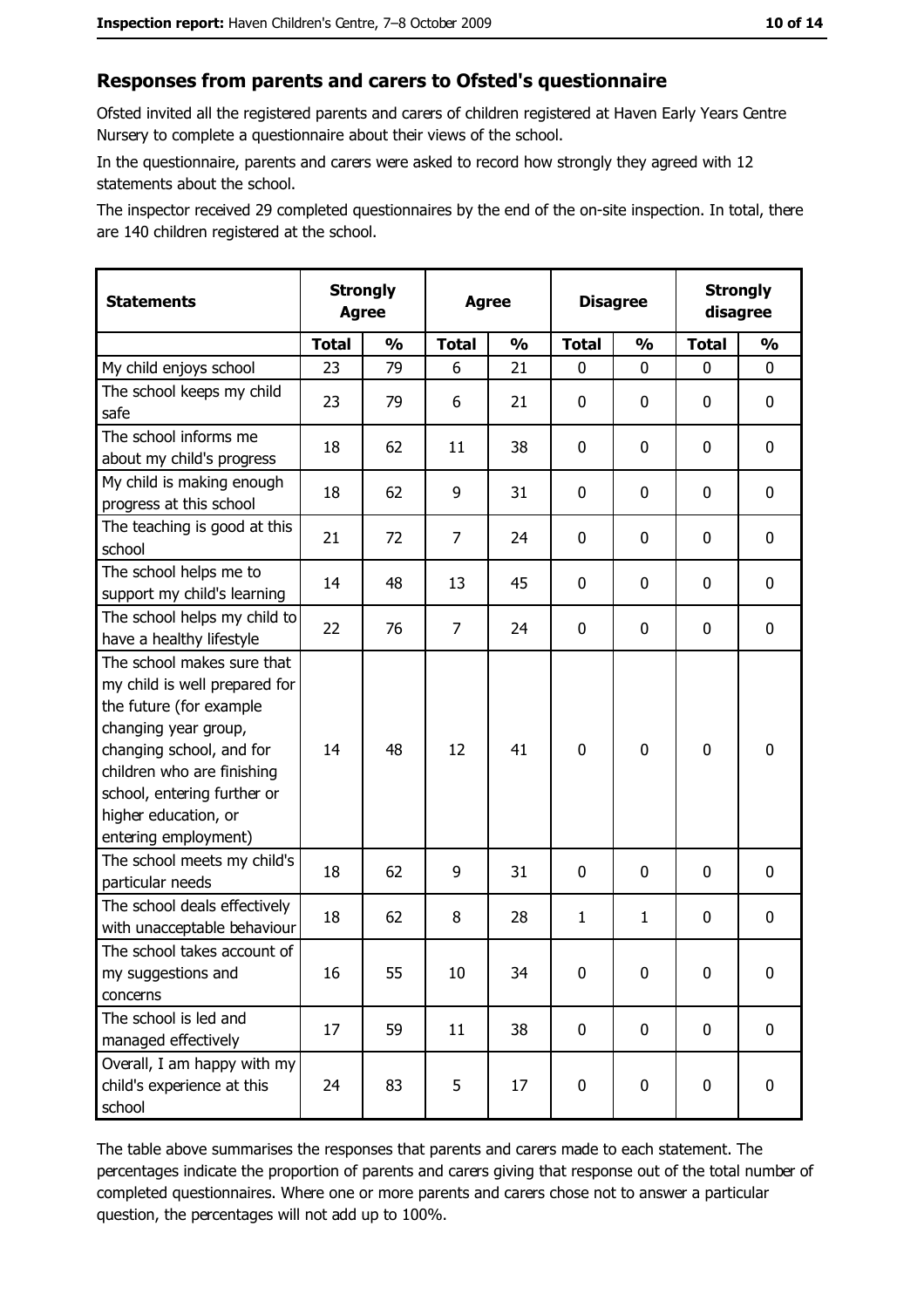# Glossary

| Grade   | <b>Judgement</b> | <b>Description</b>                                                                                                                                                                                                                |
|---------|------------------|-----------------------------------------------------------------------------------------------------------------------------------------------------------------------------------------------------------------------------------|
| Grade 1 | Outstanding      | These features are highly effective. An oustanding<br>school provides exceptionally well for its children's<br>needs.                                                                                                             |
| Grade 2 | Good             | These are very positive features of a school. A school<br>that is good is serving its children well.                                                                                                                              |
| Grade 3 | Satisfactory     | These features are of reasonable quality. A satisfactory<br>school is providing adequately for its children.                                                                                                                      |
| Grade 4 | Inadequate       | These features are not of an acceptable standard. An<br>inadequate school needs to make significant<br>improvement in order to meet the needs of its children.<br>Ofsted inspectors will make further visits until it<br>improves |

## What inspection judgements mean

#### Overall effectiveness of schools inspected between September 2007 and July 2008

|                       | Overall effectiveness judgement (percentage of<br>schools) |      |                     |                   |
|-----------------------|------------------------------------------------------------|------|---------------------|-------------------|
| <b>Type of school</b> | <b>Outstanding</b>                                         | Good | <b>Satisfactory</b> | <b>Inadequate</b> |
| Nursery schools       | 39                                                         | 58   | 3                   | 0                 |
| Primary schools       | 13                                                         | 50   | 33                  | 4                 |
| Secondary schools     | 17                                                         | 40   | 34                  | 9                 |
| Sixth forms           | 18                                                         | 43   | 37                  | $\overline{2}$    |
| Special schools       | 26                                                         | 54   | 18                  | $\overline{2}$    |
| Pupil referral units  | 7                                                          | 55   | 30                  | 7                 |
| All schools           | 15                                                         | 49   | 32                  | 5                 |

New school inspection arrangements were introduced on 1 September 2009. This means that inspectors now make some additional judgements that were not made previously.

The data in the table above were reported in The Annual Report of Her Majesty's Chief Inspector of Education, Children's Services and Skills 2007/08.

Percentages are rounded and do not always add exactly to 100. Secondary school figures include those that have sixth forms, and sixth form figures include only the data specifically for sixth form inspection judgements.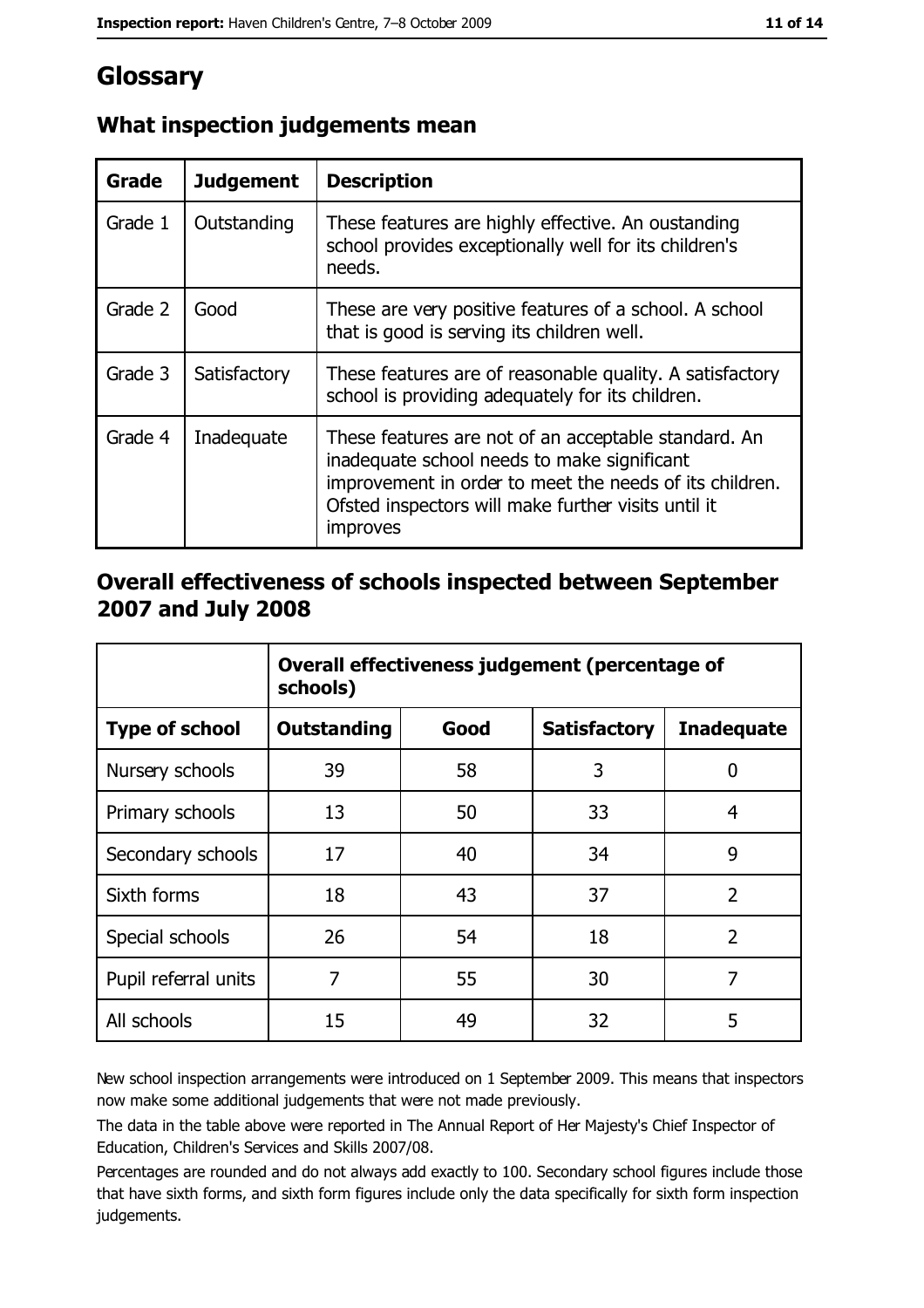# **Common terminology used by inspectors**

| Achievement:                  | the progress and success of a child in their<br>learning and development.                                                                                                                                                                                                                                                                                                                                        |
|-------------------------------|------------------------------------------------------------------------------------------------------------------------------------------------------------------------------------------------------------------------------------------------------------------------------------------------------------------------------------------------------------------------------------------------------------------|
| Attainment:                   | in other phases of school, for example<br>primary schools, attainment is the<br>standard of the pupils' work shown by test<br>and examination results and in lessons.<br>However, there is no national average for<br>three- and four-year-olds. Therefore, in<br>inspections of nursery schools, inspectors<br>take account of expectations in the<br>age-related bands of the Early Years<br>Foundation Stage. |
| Capacity to improve:          | the proven ability of the school to<br>continue improving. Inspectors base this<br>judgement on what the school has<br>accomplished so far and on the quality of<br>its systems to maintain improvement.                                                                                                                                                                                                         |
| Leadership and management:    | the contribution of all the staff with<br>responsibilities, not just the headteacher,<br>to identifying priorities, directing and<br>motivating staff and running the school.                                                                                                                                                                                                                                    |
| Learning:                     | how well children acquire knowledge,<br>develop their understanding, learn and<br>practise skills and are developing their<br>competence as learners.                                                                                                                                                                                                                                                            |
| <b>Overall effectiveness:</b> | inspectors form a judgement on a school's<br>overall effectiveness based on the findings<br>from their inspection of the school. The<br>following judgements, in particular,<br>influence what the overall effectiveness<br>judgement will be.                                                                                                                                                                   |
|                               | The school's capacity for sustained<br>improvement.<br>Outcomes for individuals and groups<br>of children.<br>The quality of teaching.<br>The extent to which the curriculum<br>■<br>meets children's needs, including<br>where relevant, through partnerships.<br>The effectiveness of care, guidance<br>and support.                                                                                           |
| Progress:                     | the rate at which children are learning in<br>nursery sessions and over longer periods<br>of time.                                                                                                                                                                                                                                                                                                               |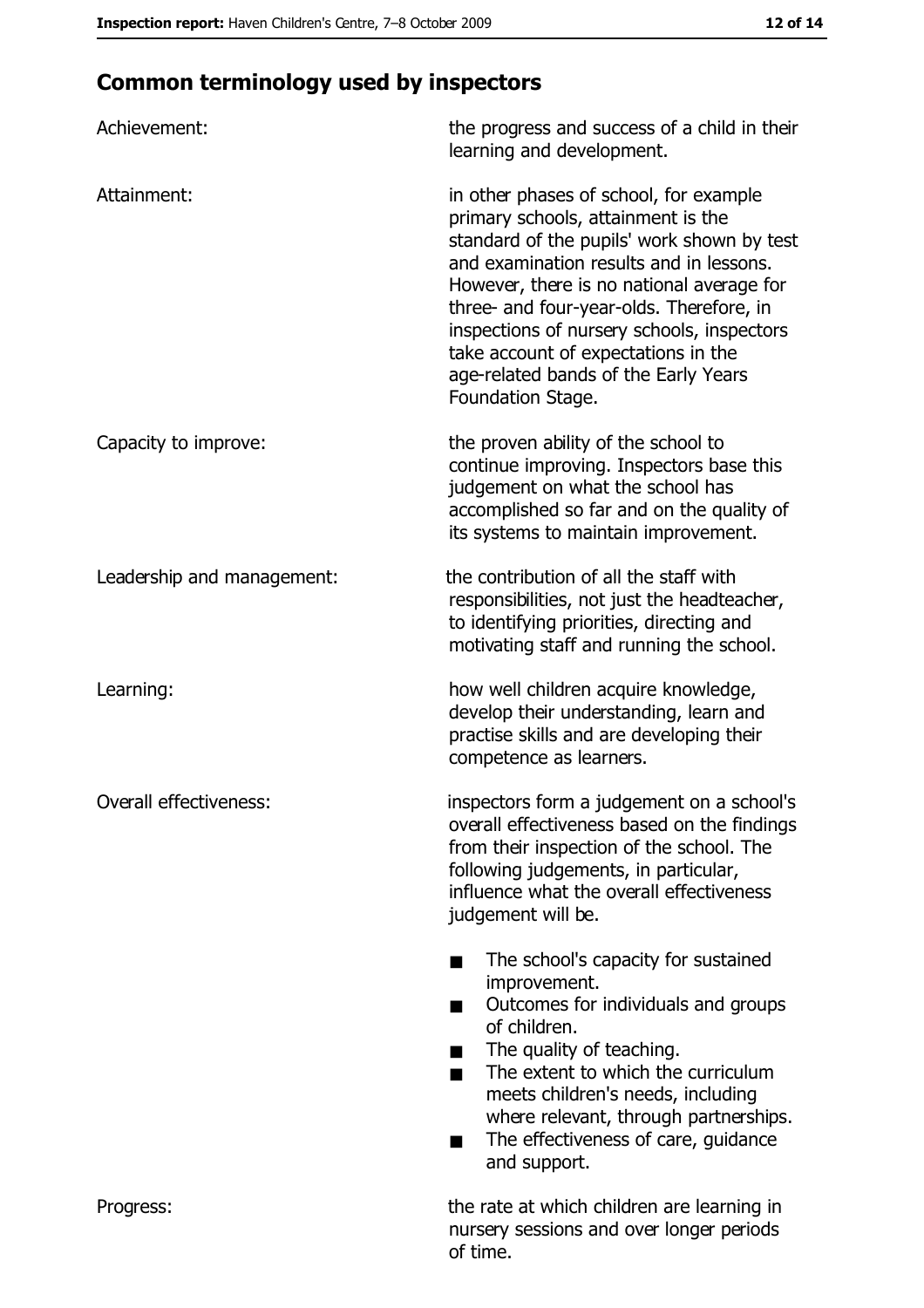This letter is provided for the school, parents and carers to share with their children. It describes Ofsted's main findings from the inspection of their school.



9 October 2009

Dear Children

Inspection of Haven Early Years Centre Nursery, Gosport, PO13 0UY

Both Mr Curtis and I very much enjoyed the time we spent in your nursery and loved watching all the exciting things you do. We think your nursery is excellent and are very pleased that you and your parents think so too.

Here are some of the things we found out that were especially good about the nursery.

- You love coming, have lots of fun and spend the whole time finding out about new  $\blacksquare$ things because all the activities help you to do really well.
- You are all very kind to each other and those of you who have been in the nursery  $\blacksquare$ a long time are especially good at looking after the younger ones and helping to get things out or tidy away.
- All the staff are especially good at helping you to do your best.  $\blacksquare$
- They are excellent at looking after you as well and we are very impressed that you  $\blacksquare$ all know who you can ask for help at any time.
- Your parents and carers told us that nursery staff are very good at telling them how  $\blacksquare$ well you are doing and how they can help you at home. We agree with them.

Here is what we have asked your nursery to improve.

Staff are very good at keeping a check on how well you are doing and they have a  $\blacksquare$ new computer program for doing this. We have asked them to make sure that all staff are trained to use this.

Thank you again for showing us all the lovely things you enjoy at nursery.

Di Wilkinson

Lead inspector